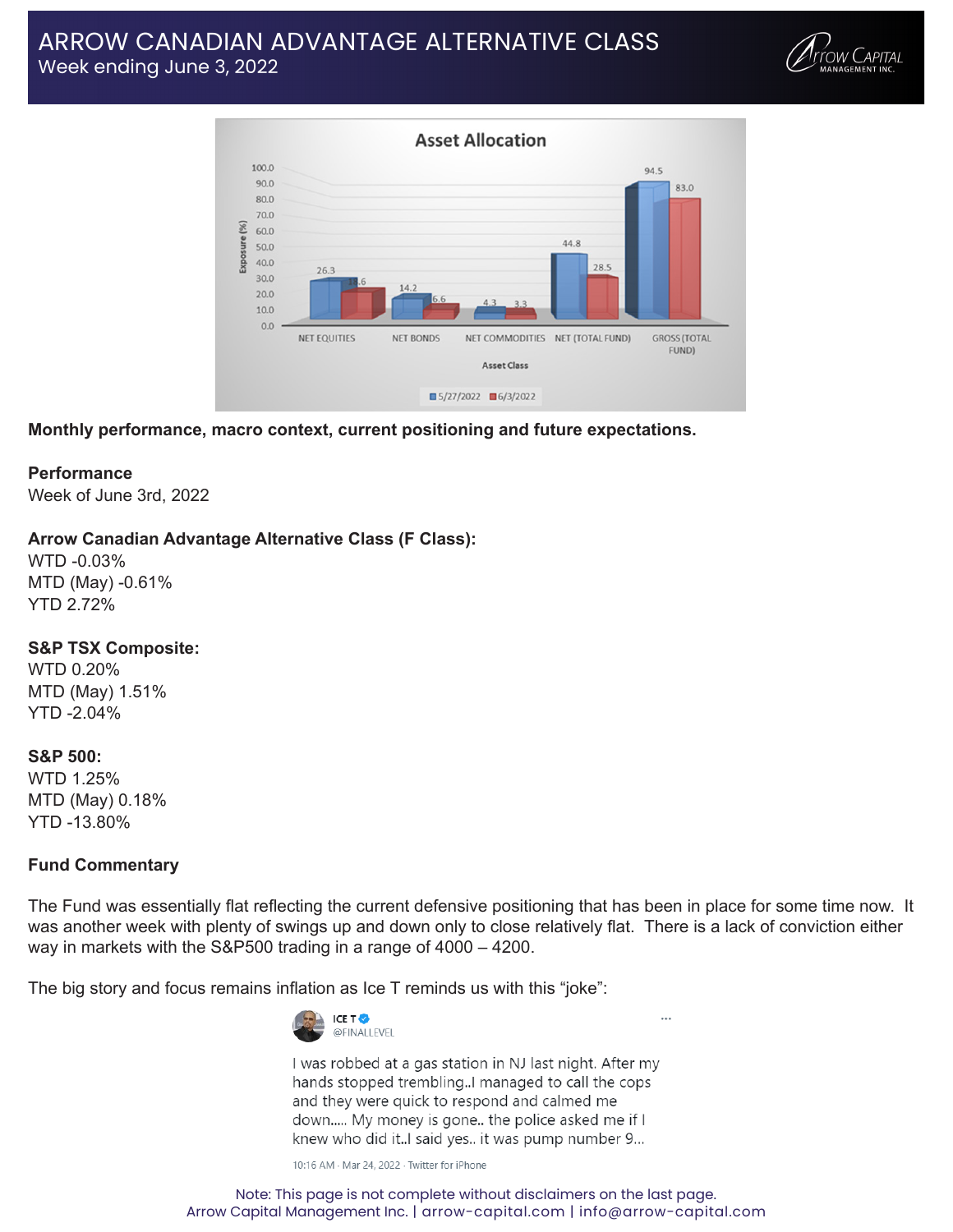# Arrow Canadian Advantage Alternative Class Week ending June 3, 2022

There was no shortage of additional fuel for the front month oil rally. Damien Courvalin at Goldman Sachs noted that the increase in OPEC+ production was too small to fix the structural deficit that is continuing – especially given China coming back online post COVID lockdowns. There is a seemingly never ending fall in inventories of key energy products leading to higher prices. Chevron's CEO Mike Wirth suggested that there are no signs of demand destruction yet he thought another new refinery may never be built again in the US which would only lead to longer term and even higher gasoline and other oil product prices. He further stated that "We need to sit down and have an honest conversation, a pragmatic and balanced conversation about the relationship between energy and economic prosperity, national security, and environmental protection" (Bloomberg June 3rd). Maybe \$5 gas prices in the US gets everyone to the table?

Regular gasoline and diesel prices continue to hit new highs. Could we be near a major price inflection materially higher?

In the short run this will continue to add a narrative that the FED could lean on for continuing to raise rates in its fight against inflation. At the same time workers will start demanding further compensation to offset the effects of inflation and the spiral gathers steam.

The economic news on the week remained overall weaker. While ISM Manufacturing "New Orders" turned up in May so too did "Inventories". The payrolls data was a positive with 390k new jobs vs 318K. Jobs data of course is a lagging indicator so rates took a jump higher. That being said, last week there were a slew of announcements of job freezes or cuts by major employers like Amazon and Telsa. The latter's outspoken leader, after demanding his people get back to onsite premises to work, suggested that he has a "super bad feeling" about the economy. JP Morgan's Jamie Dimon suggested we all brace ourselves for a possible "economic hurricane". Alongside Tesla and Amazon, other tech giants such as Facebook/ Meta, Salesforce, Netflix, Microsoft, Uber, Robinhood- all announcing similar hiring plans- the list goes on… These freezes have been contained largely to 'big tech' thus far, but it is a dynamic we are paying attention to in company commentaries.

This week we will be paying attention to the consumer credit data and critically US CPI data for May.

| <b>ASSET ALLOCATION</b> | <b>NET</b> | <b>GROSS</b> | <b>LONG</b> | <b>SHORT</b> |
|-------------------------|------------|--------------|-------------|--------------|
| Canada                  | 14.8       | 44.6         | 29.7        | $-14.9$      |
| US                      | 2.2        | 26.5         | 14.4        | $-12.2$      |
| Rest of World           | 1.6        | 2.0          | 1.8         | $-0.2$       |
| <b>Equities Total</b>   | 18.6       | 73.1         | 45.9        | $-27.2$      |
| Bonds                   | 6.6        | 6.6          | 6.6         | 0.0          |
| Commodities             | 3.3        | 3.3          | 3.3         | 0.0          |
| <b>Total</b>            | 28.5       | 83.0         | 55.8        | $-27.2$      |

# **Geographic Equity Exposures (% Total Portfolio including Futures)**

Net equity exposure was reduced by 7.7%.

Net bond exposure was reduced by 7.6% reflecting our preference to holding shorter dated bonds (2yr maturity) while we wait for clearer shorter term signals on headline CPI.

Total fund gross exposure was reduced by 11.5%. Total fund net exposure was reduced by 16.3%.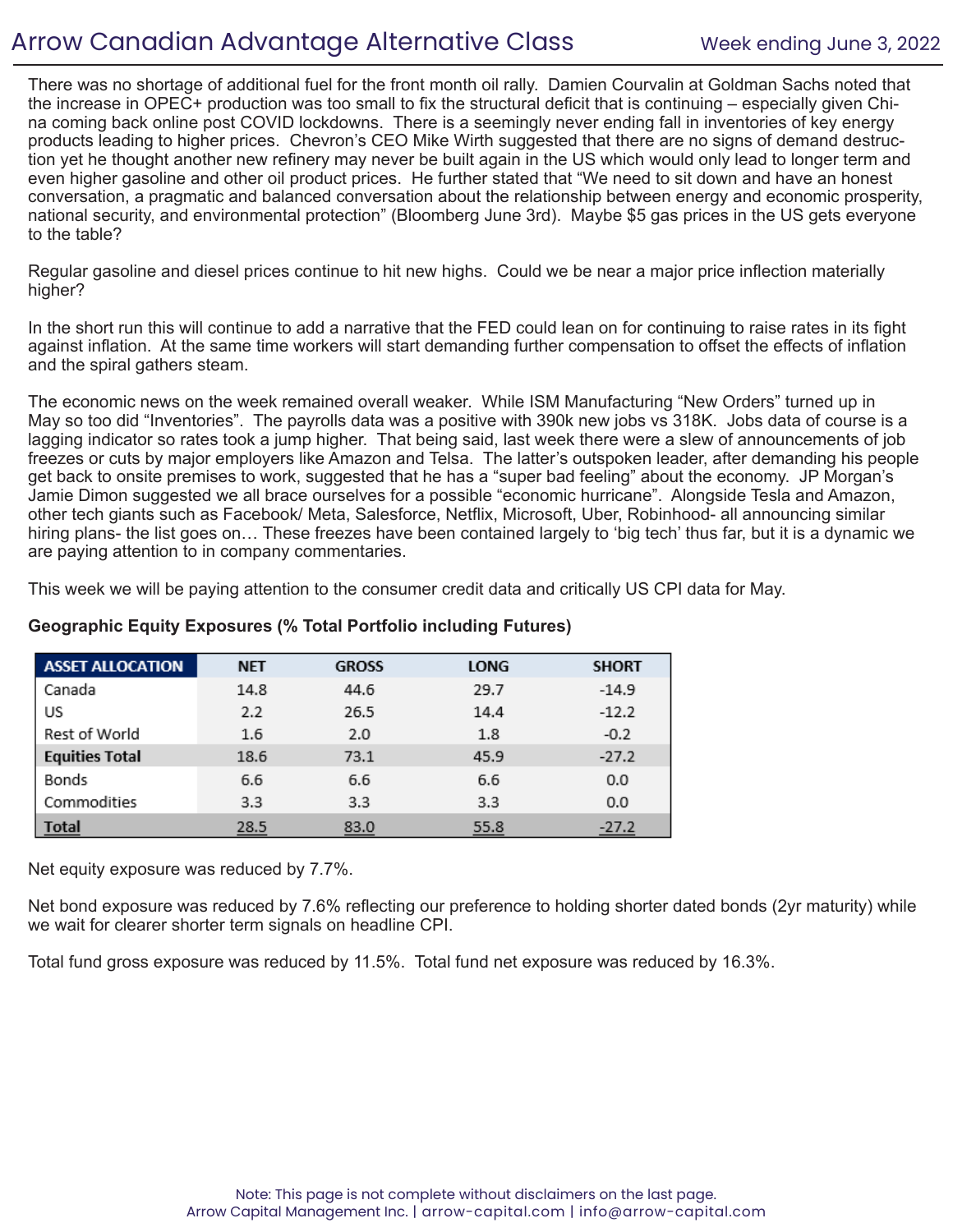# **Sector Exposures (% Long / Short Portfolio of individual companies)**



## **Market Cap Breakdown**



No major changes this past week.

## **FX Exposures:**

| <b>FX EXPOSURE</b> | ℅    |
|--------------------|------|
| CAD                | 66.1 |
| USD                | 33.3 |
| Other              | 0.6  |
| DXY                | 0.0  |
| <b>Total Fund</b>  | 100% |

As a reminder, we view foreign exchange as active "bets" that are used to either generate alpha or act as a hedge to the overall portfolio. The Fund's reference currency (except for the USD class) is the Canadian dollar so any exposures other 100% Canadian dollars are considered "active" positions.

CAD was reduced by 0.7%. USD was increased by 2.1%.

We look forward to reporting back next week.